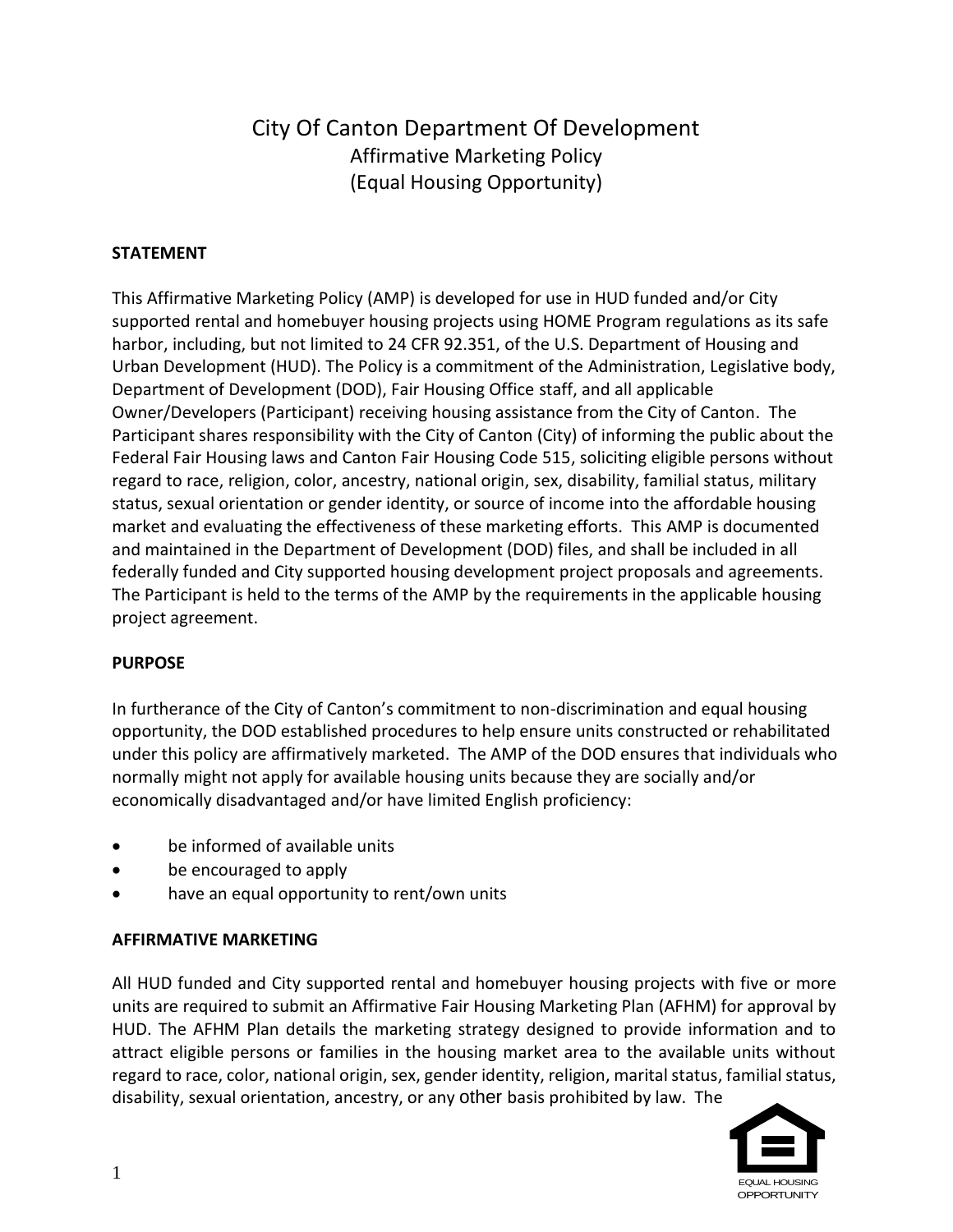plan will describe initial advertising, site signage, website and social media promotion, recorded messages, community outreach, and all other marketing and communication activities which will inform potential renters or buyers of the availability of the units.

# **AFFIRMATIVE FAIR HOUSING MARKETING PLAN REVIEW**

Applicants agree to review AFHM Plans at least once every five (5) years throughout the life of the loan and to update it as needed in order to ensure continued compliance with HUD's Affirmative Fair Housing Marketing Regulations (see 24 CFR Part 200, Subpart M). This shall be done more frequently if local conditions or project demographics significantly change. The Public Agencies and/or HUD may monitor the implementation of this AFHM Plan at any time, and may also request modification in its format and/or content, when deemed necessary.

#### **COORDINATED ENTRY SYSTEMS**

Developers of projects that include Permanent Supportive Housing (PSH) units may elect, or be required, to use a Coordinated Entry System (CES) or Coordinated Assessment process to prioritize tenants for selection. For purposes of this document, CES shall also refer to Coordinated Assessment processes.

The project's marketing and leasing plan shall identify if CES will be utilized and designate the units that will receive CES referrals. Use of CES for NOFA-funded projects must be approved as part of the marketing and lease-up plan.

#### **EMERGENCY PREPAREDNESS**

HUD funded and City supported buildings with over 15 rental units must develop a plan that addresses emergency preparedness for tenants.

# 1. METHODS FOR THE CITY TO USE TO INFORM THE PUBLIC, POTENTIAL TENANTS, AND POTENTIAL OWNERS ABOUT FEDERAL FAIR HOUSING LAWS AND AFFIRMATIVE MARKETING POLICIES.

- A. The DOD shall be responsible for implementing and monitoring the AMP and evaluating its effectiveness.
- B. The DOD shall inform the community, including persons with limited English proficiency, about its AMP through periodic updates and technical assistance including:
	- Periodically posting Affirmative Marketing information on its website at cantonohio.gov.

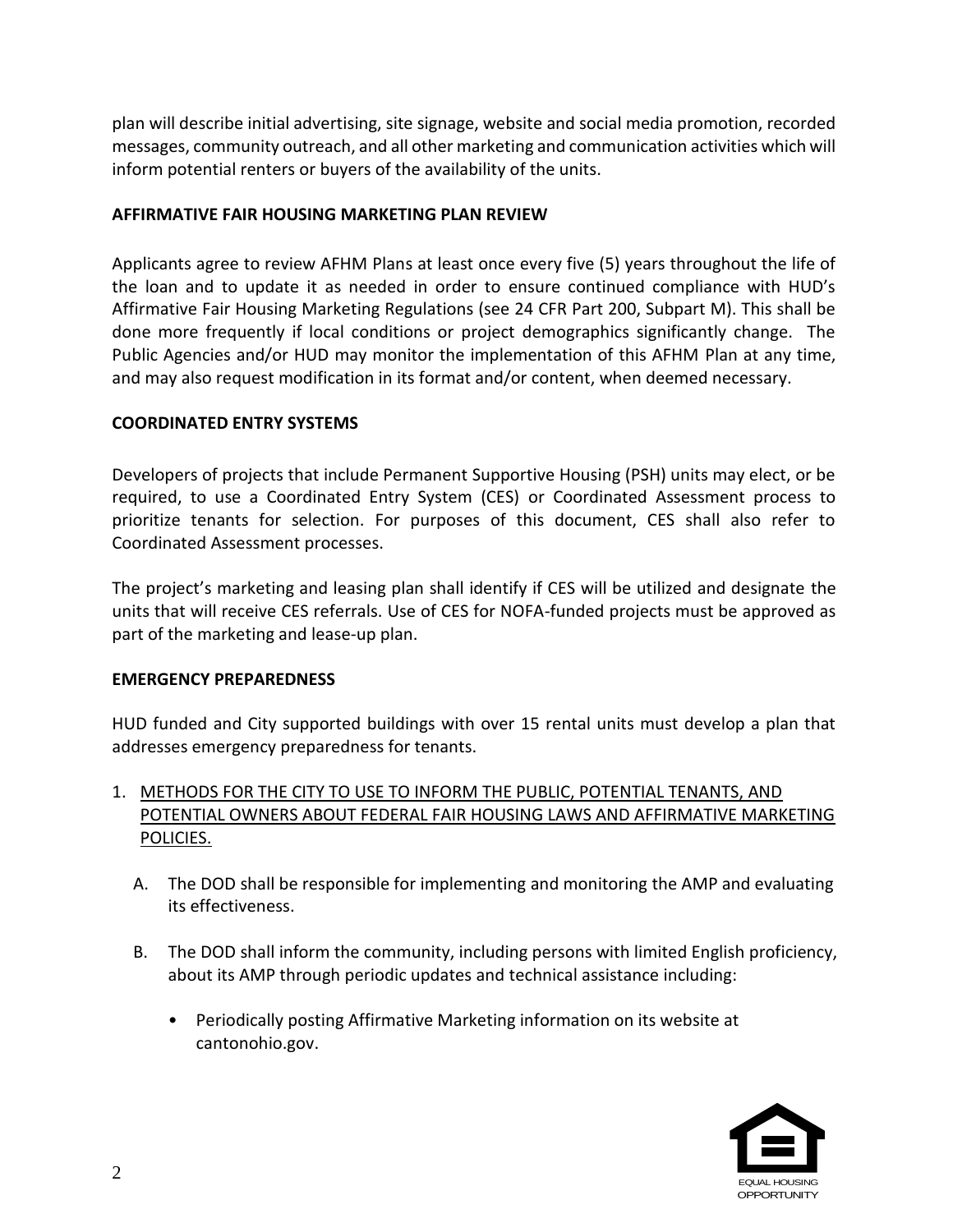- Notify the general public through a notice in the Canton Repository of the Annual Action Plan and the DOD requirement to affirmatively market Fair Housing.
- Providing periodic Affirmative Marketing information for distribution to various agencies and offices that come in contact with low/mod-income clientele.

Agencies and offices that will be notified include:

- $\circ$  All City of Canton Community Housing Development Organizations (CHDOs)
- o City of Canton Fair Housing Office
- o Stark Community Foundation
- o Stark County Community Action Agency
- o Stark County District Library
- o Stark Metropolitan Housing Authority
- o Veterans Administration
- o Stark County Continuum of Care
- C. The City of Canton Fair Housing Office shall inform the community about Federal Fair Housing laws through:
	- City website
	- **•** Social media
	- New paper, radio and television advertising
	- Promotional materials
	- Providing training to local agencies
- D. All graphic presentations by the City concerning projects identified in this plan shall display the HUD Equal Housing Opportunity logo or slogan.
- E. At the time of funding, the City of Canton shall also provide the Participant copies of the City of Canton's Fair Housing brochures. The Participant shall provide homeowners, tenants, and rental property owners with copies, verified with receipt. The City will provide copies of brochures to Participants with units that are in their affordability period whenever the brochures are updated.
- F. The City's Fair Housing Office shall provide general information and telephone numbers to persons contacting the City with questions regarding Affirmative Marketing, Federal Fair Housing, tenant's rights, assisted housing, and correction of code violation in tenant-occupied dwellings.
- G. The City makes housing information available in Spanish and has partnerships with groups that can provide oral and written translation services, as needed.

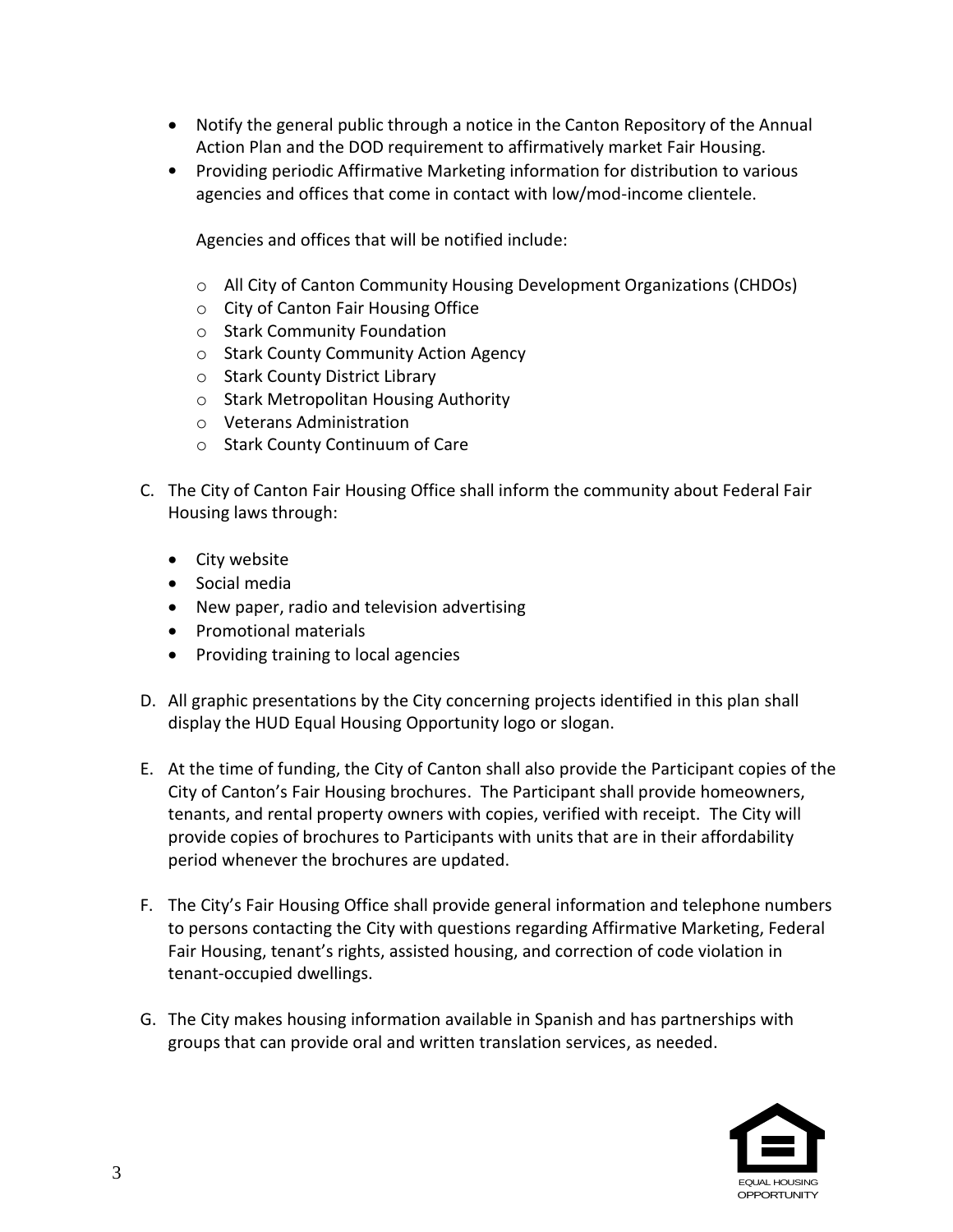H. The City has partnerships with groups that can provide oral and written translation services for deaf and blind residents, as needed.

# 2. REQUIREMENTS AND PRACTICES EACH PARTICIPANT OF A HOUSING PROJECT IDENTIFIED IN THE STATEMENT SECTION OF THIS POLICY MUST ADHERE TO IN ORDER TO CARRY OUT THE CITY'S AMP, PROCEDURES AND REQUIREMENTS.

# **SIGNAGE AND GRAPHICS**

All construction or leasing signs on projects funded by HUD funds must include the International Symbol of Accessibility and the Equal Housing Opportunity Logo.

There must be a prominent display of the HUD Fair Housing poster at the leasing office and project site from the beginning of construction through occupancy. (24 CFR 110.10) The poster must meet the guidelines set at 24 CFR 110.25.

All posted rental information or interest phone numbers must include a TTY/TDD phone number or a Relay Service phone number.

An Equal Housing Opportunity logo, statement, or slogan must be included on all written outreach tools (i.e. signs, advertisements, brochures, direct mail solicitations, press releases, etc.)

Any rental office associated with the project must display the HUD Fair Housing Poster.

Rental offices must also display a Notice of Right to Reasonable Accommodation/Reasonable Modification.

# **LANGUAGE**

All marketing materials should include a Spanish language contact. As approved in the Affirmative Marketing Plan, there may be other languages used for project marketing. It is important to register the project on the LAC-HRC, because the call center and website are bi-lingual, and the website includes a Google translator feature.

# **WEBSITES**

Postings of project leasing information on the developer, architect, or management company's website must include the following items:

- International Symbol of Accessibility
- Equal Housing Opportunity logo

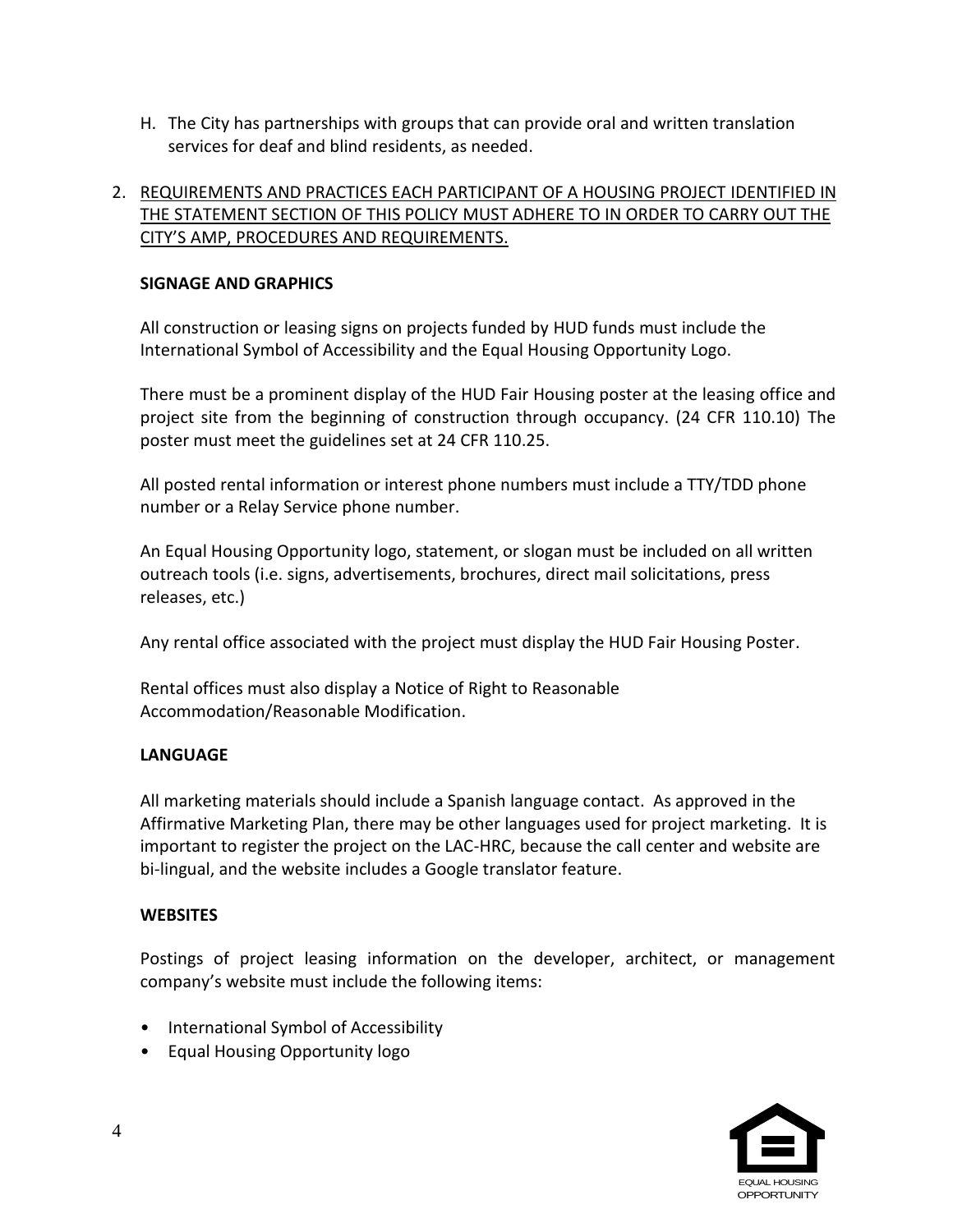# **OTHER REQUIREMENTS**

- A. Incorporate an Equal Housing Opportunity statement and logo in its correspondence.
- B. Purchase advertisements in minority and non-English language newspapers when possible or print fliers advertising vacant units in advance of selecting a buyer or tenant without holding units off the market. All ads must contain an Equal Housing Opportunity statement and logo.
- C. Notify the following when units are available for purchase or rent:
	- City of Canton Department of Development
	- City of Canton Fair Housing Office
	- Social Security Office
	- Stark County Job and Family Services
	- Stark Metropolitan Housing Authority
	- Veterans Administration
	- Stark County Continuum of Care

# 3. PROCEDURES TO BE USED BY PARTICIPANTS TO INFORM AND SOLICIT APPLICATIONS FROM PERSONS IN THE HOUSING MARKET AREA WHO ARE LEAST LIKELY TO APPLY FOR HOUSING WITHOUT SPECIAL OUTREACH.

- A. In order to solicit applications from persons in the housing market area who are least likely to apply for housing without special outreach, each Participant shall send notices of vacant units, or units that will become vacant within 30 days to:
	- City of Canton Department of Development
	- City of Canton Fair Housing Office
	- Social Security Office
	- Stark County Job and Family Services
	- Stark Metropolitan Housing Authority
	- Veterans Administration
	- Stark County Continuum of Care

# 4. RECORDS THAT WILL BE KEPT OR REQUIRED TO BE KEPT DESCRIBING ACTIONS TAKEN BY THE CITY OF CANTON AND BENEFICIARIES TO AFFIRMATIVELY MARKET UNITS AND RECORDS TO ASSESS THE RESULTS OF THESE ACTIONS.

A. TENANT RECORDS

The Property Owner or designee shall maintain records of all prospective tenant applicants, including their race, ethnicity and gender, reasons for denial

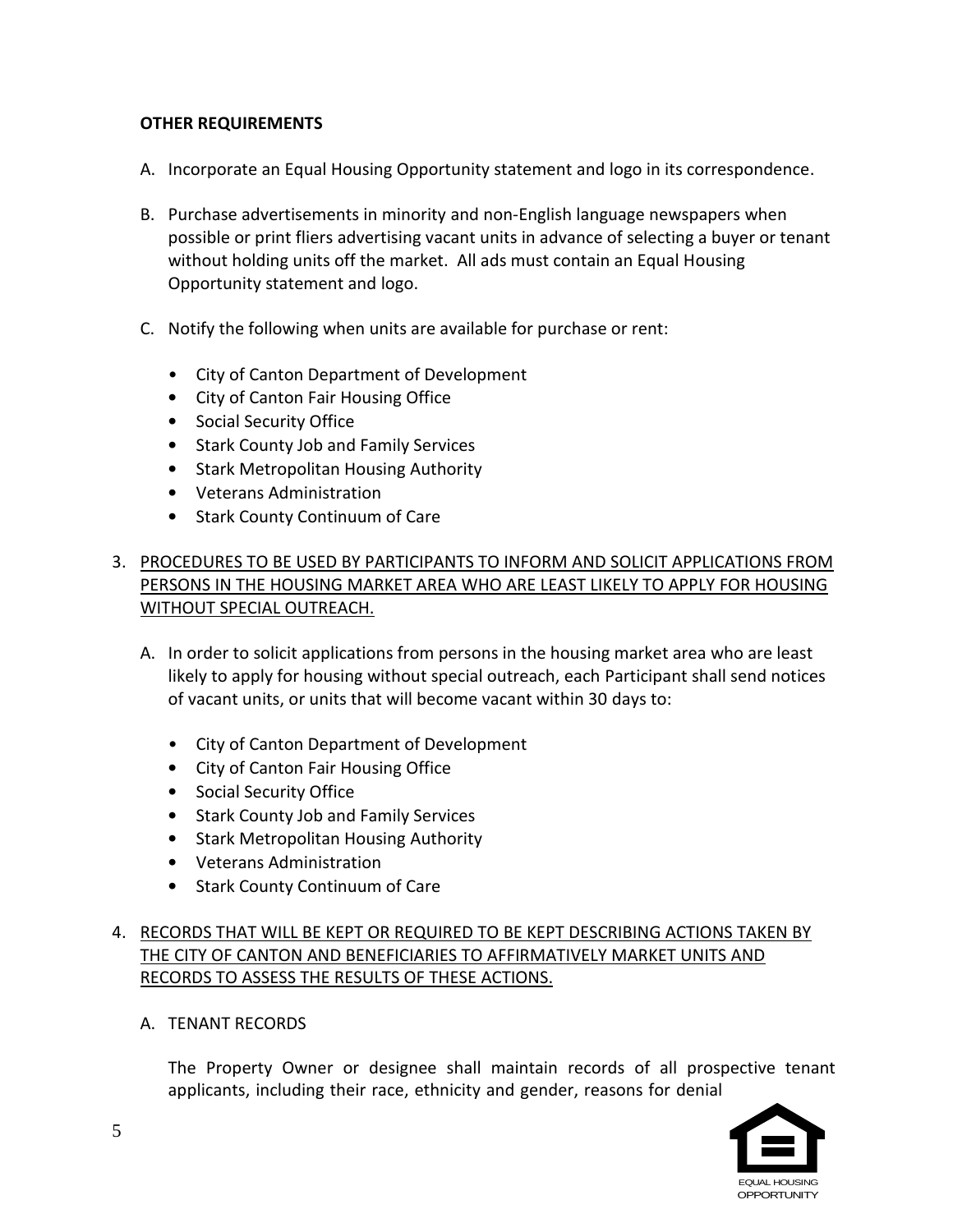of application, placement on a waiting list, and other relevant information. Owners shall also maintain records of tenant requests for accessible units and the related occupancy, denial, or wait list determination for such requests.

Unless there is an approved CES process in place, the Property Owner or designee shall also provide for the selection of applicants from a written waiting list in the chronological order of their application, insofar as is practicable, and provide prompt written notification to any rejected applicants of the grounds for any rejection.

The Property Owner or designee must certify that it has affirmatively furthered fair housing at the time of lease up. Review of this affirmative marketing effort for rental projects will be conducted in conjunction with the Annual Owner's Tenant Certification process.

- B. The City of Canton will keep the following records:
	- i. Copies of all meeting agendas and minutes of the City's Fair Housing Commission pertaining to this Policy, and all agendas and training materials of any training workshop pertaining to this Policy.
	- ii. Copies of agreements, reports and any home buyer or tenant surveys conducted before and after new construction or rehabilitation of identified units.
- C. The City shall also require owners of property assisted under this policy to maintain records of how vacancies were advertised. The records should also indicate why applications filed by Hispanics, African Americans, Asians/Pacific Islanders, American Indians, persons with disabilities, and women not awarded the units. The City shall have the Participant submit annual reports as established by the applicable Agreement, identifying those served. This information shall be included in the Consolidated Annual Performance and Evaluation Report (CAPER). This information shall be required for the period of affordability as referenced in the applicable Agreement.

# 3. DESCRIPTION OF HOW THE CITY OF CANTON WILL ANNUALLY ASSESS THE SUCCESS OF AFFIRMATIVE MARKETING ACTIONS, AND WHAT CORRECTIVE ACTIONS WILL BE TAKEN.

- A. The City will assess the effectiveness of its Affirmative Marketing Policy on an annual basis and will include a summary of the "good faith efforts" taken by the City and Participants in the CAPER.
	- B. The City will compare the information compiled in the manner described under Section 4: "Record keeping," and evaluate the degree to which statutory and policy objectives were met. If the required steps were taken, the City will determine that good faith efforts have, in fact, been made.